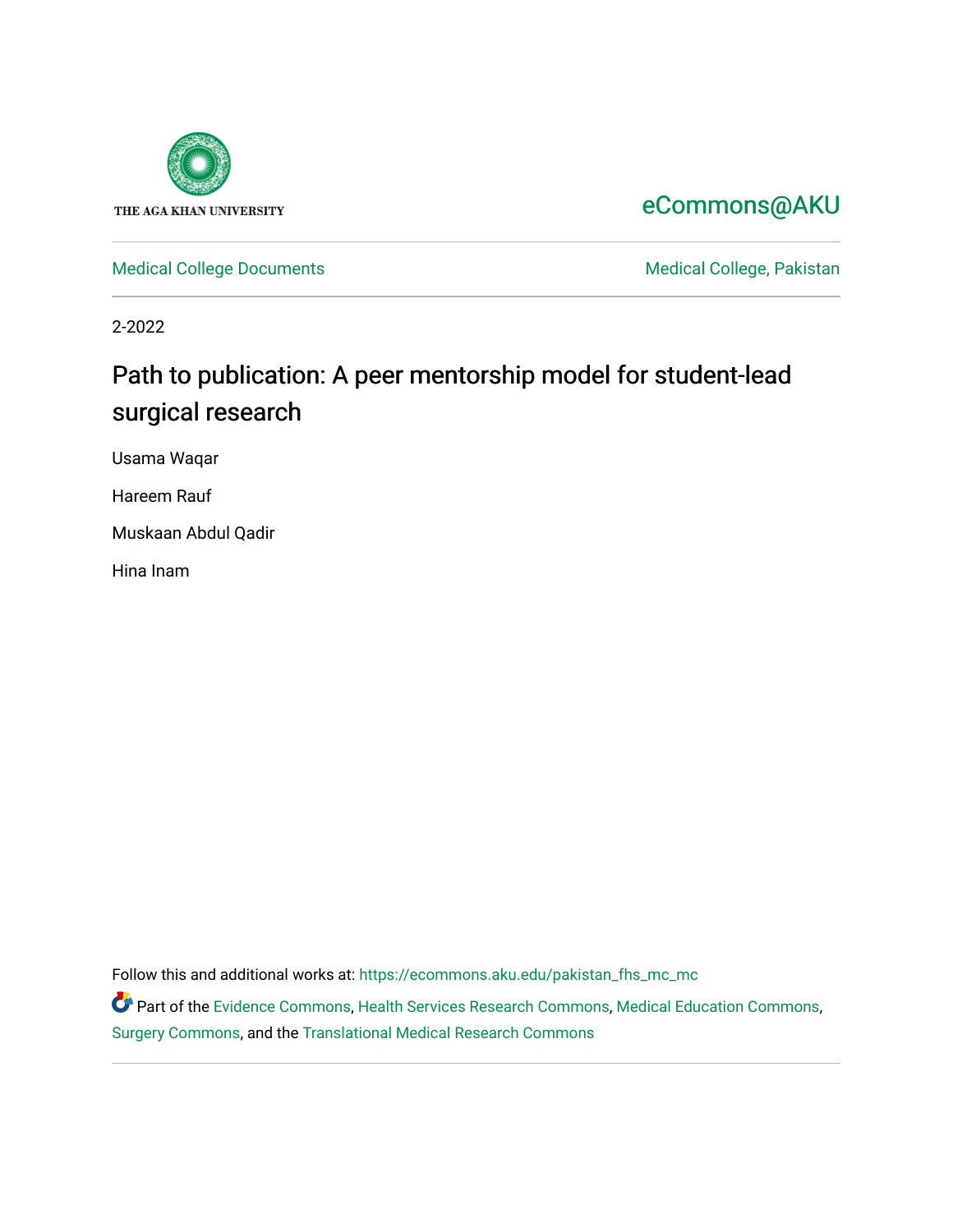See discussions, stats, and author profiles for this publication at: [https://www.researchgate.net/publication/358476523](https://www.researchgate.net/publication/358476523_Path_to_publication_A_peer_mentorship_model_for_student-lead_surgical_research?enrichId=rgreq-7ad758398109e483eba3d126acf8baeb-XXX&enrichSource=Y292ZXJQYWdlOzM1ODQ3NjUyMztBUzoxMTIxOTI3NDY4OTg2MzcwQDE2NDQ0OTk3NjEyODc%3D&el=1_x_2&_esc=publicationCoverPdf)

### [Path to publication: A peer mentorship model for student-lead surgical](https://www.researchgate.net/publication/358476523_Path_to_publication_A_peer_mentorship_model_for_student-lead_surgical_research?enrichId=rgreq-7ad758398109e483eba3d126acf8baeb-XXX&enrichSource=Y292ZXJQYWdlOzM1ODQ3NjUyMztBUzoxMTIxOTI3NDY4OTg2MzcwQDE2NDQ0OTk3NjEyODc%3D&el=1_x_3&_esc=publicationCoverPdf) research

**Article** in Journal of the Pakistan Medical Association · February 2022

DOI: 10.47391/JPMA.AKU-25

| CITATIONS |                               | READS |                               |
|-----------|-------------------------------|-------|-------------------------------|
| 0         |                               | 13    |                               |
|           |                               |       |                               |
|           | 4 authors, including:         |       |                               |
|           | <b>Usama Waqar</b>            |       | <b>Hareem Rauf</b>            |
|           | Aga Khan University, Pakistan |       | Aga Khan University, Pakistan |
|           | 20 PUBLICATIONS 217 CITATIONS |       | 5 PUBLICATIONS 10 CITATIONS   |
|           | SEE PROFILE                   |       | SEE PROFILE                   |
|           | Hina Inam                     |       |                               |
|           | Aga Khan University, Pakistan |       |                               |
|           | 13 PUBLICATIONS 22 CITATIONS  |       |                               |
|           | SEE PROFILE                   |       |                               |
|           |                               |       |                               |

**Some of the authors of this publication are also working on these related projects:**



Project

Women in Surgery: A Developing Country's Perspective [View project](https://www.researchgate.net/project/Women-in-Surgery-A-Developing-Countrys-Perspective?enrichId=rgreq-7ad758398109e483eba3d126acf8baeb-XXX&enrichSource=Y292ZXJQYWdlOzM1ODQ3NjUyMztBUzoxMTIxOTI3NDY4OTg2MzcwQDE2NDQ0OTk3NjEyODc%3D&el=1_x_9&_esc=publicationCoverPdf)

Intensive care for adult patients undergoing congenital heart disease surgery in Pakistan [View project](https://www.researchgate.net/project/Intensive-care-for-adult-patients-undergoing-congenital-heart-disease-surgery-in-Pakistan?enrichId=rgreq-7ad758398109e483eba3d126acf8baeb-XXX&enrichSource=Y292ZXJQYWdlOzM1ODQ3NjUyMztBUzoxMTIxOTI3NDY4OTg2MzcwQDE2NDQ0OTk3NjEyODc%3D&el=1_x_9&_esc=publicationCoverPdf)

All content following this page was uploaded by [Usama Waqar](https://www.researchgate.net/profile/Usama-Waqar?enrichId=rgreq-7ad758398109e483eba3d126acf8baeb-XXX&enrichSource=Y292ZXJQYWdlOzM1ODQ3NjUyMztBUzoxMTIxOTI3NDY4OTg2MzcwQDE2NDQ0OTk3NjEyODc%3D&el=1_x_10&_esc=publicationCoverPdf) on 10 February 2022.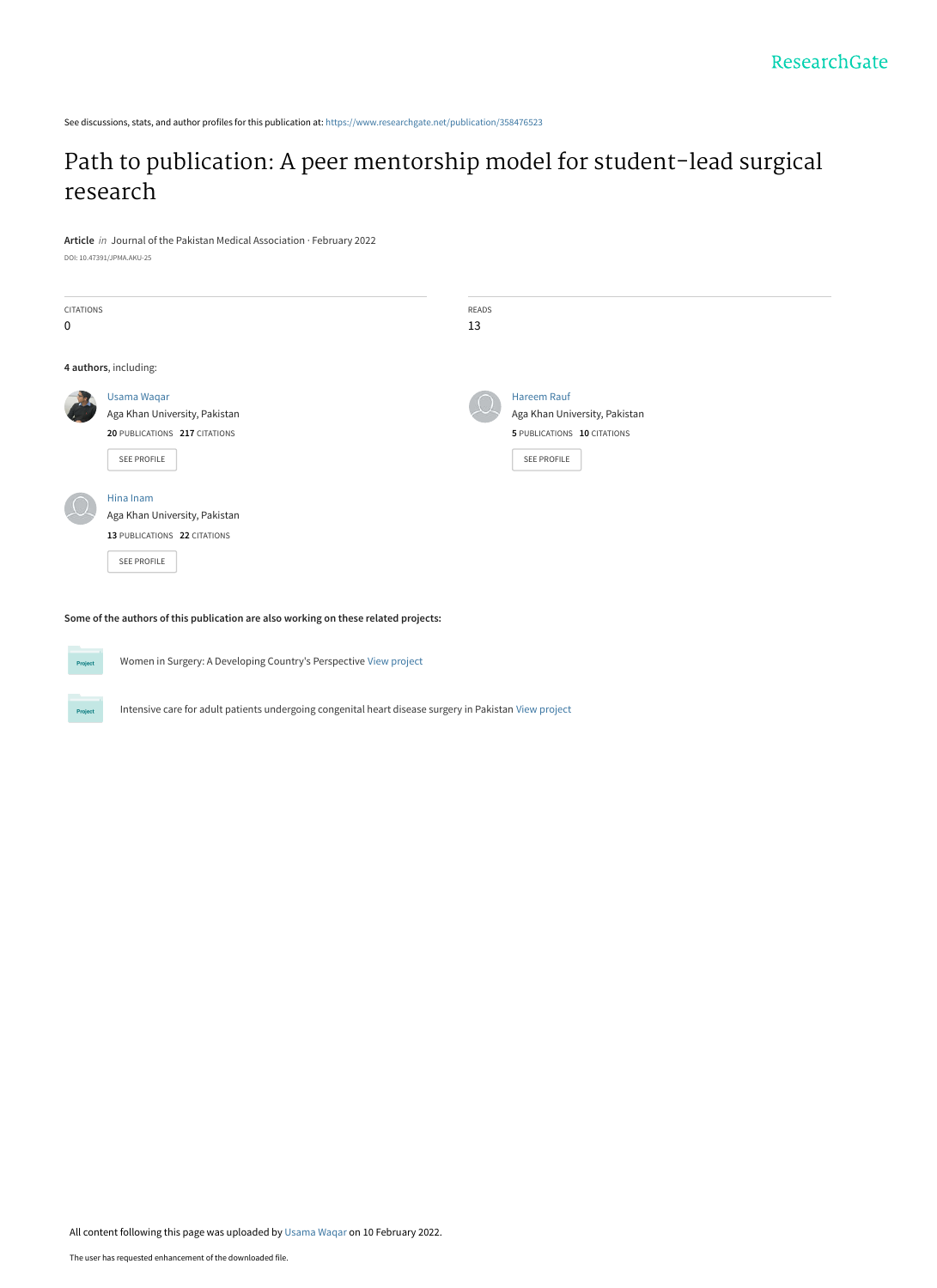## STUDENTS' CORNER SHORT REPORT

### **Path to publication: A peer mentorship model for student-lead surgical research**

Usama Waqar,1 Hareem Rauf,2 Muskaan Abdul Qadir,3 Hina Inam4

### **Abstract**

Early and sustained involvement in research is imperative for medical students to ensure better career prospects in addition to provision of high-quality, evidence-based care to patients. However, involvement of students in surgical research still remains limited, owing to inadequate research training. The current paper was planned to describe the structure of the "Path to Publication" series, incorporating peer mentorship with capacity-building research workshops for medical students. A total of 25 students were grouped into 8 surgical subspecialty groups to conduct research, supervised by experienced student research and faculty mentors. In addition, a series of research workshops were organized in synchronization with the different phases of research for all groups, equipping medical students with the necessary skills needed for each phase. This initiative has successfully equipped medical students with research skills in addition to involving them in surgical research, helping to advance their research careers and promote evidence-based surgery in Pakistan.

**Keywords:** Evidence-based care, Research, Surgery, Medical students, Capacity building.

#### **DOI: https://doi.org/10.47391/JPMA.AKU-25**

#### **Introduction**

Research comprises a significant portion of medical education in addition to forming the crux of evidencebased medicine.1,2 Early, active, and sustained involvement in research is imperative for medical students to ensure better career prospects in addition to provision of high-quality, evidence-based care to patients.1,3 This warrants medical schools to provide adequate research training and exposure to medical students.

The curriculum at the Aga Khan University (AKU) has a mandatory research module to provide research exposure to medical students. However, involvement of

1-3Year 3 MBBS Student, Medical College, <sup>4</sup>Department of Cardiothoracic Surgery, Aga Khan University, Karachi, Pakistan.

**Correspondence:** Usama Waqar. Email: usama.waqar@scholar.aku.edu

students in surgical research still remains limited, owing to inadequate research training in idea conceptualization, study design, protocol writing, obtaining ethical approvals, data collection, statistical analyses, and manuscript writing.4

The concept of peer mentorship in medical schools encompasses a formal relationship in which a student with adequate expertise provides guidance and support to other students.5 Evidence has shown that peer mentorship programmes significantly enhance research interest and productivity among medical students.6,7 In addition, research capacity-building workshops can potentially improve the quality of surgical research conducted by medical students.8

This manuscript was planned to describe the structure of the "Path to Publication" series which incorporated peer mentorship with capacity-building research workshops and facilitated surgical research by medical students at AKU.

#### **Methods and Results**

Path to Publication series resulted from a collaboration between the research division of the Surgery Interest Group (SIG) and the Society for Promoting Innovation in Education (SPIE) at AKU. A sign-up application was disseminated to medical students at AKU, collecting data on prior research experience, research skills, and fields of interest. Based on these characteristics, students from basic sciences and clinical years were matched together and grouped into specific subspecialty research groups.

Each group was mentored by one student research mentor from either SIG or SPIE with extensive research experience and was tasked with conducting surgical research as per their specific subspecialty. The role of mentors included teaching necessary skills for research to their group, including idea conceptualization, referencing, protocol writing, data collection, data analyses, and manuscript writing.

In addition, a series of student-led workshops were organized to facilitate this process and provide adequate training to all groups. These included the Introduction to Path to Publication, Protocol Writing & Ethics Review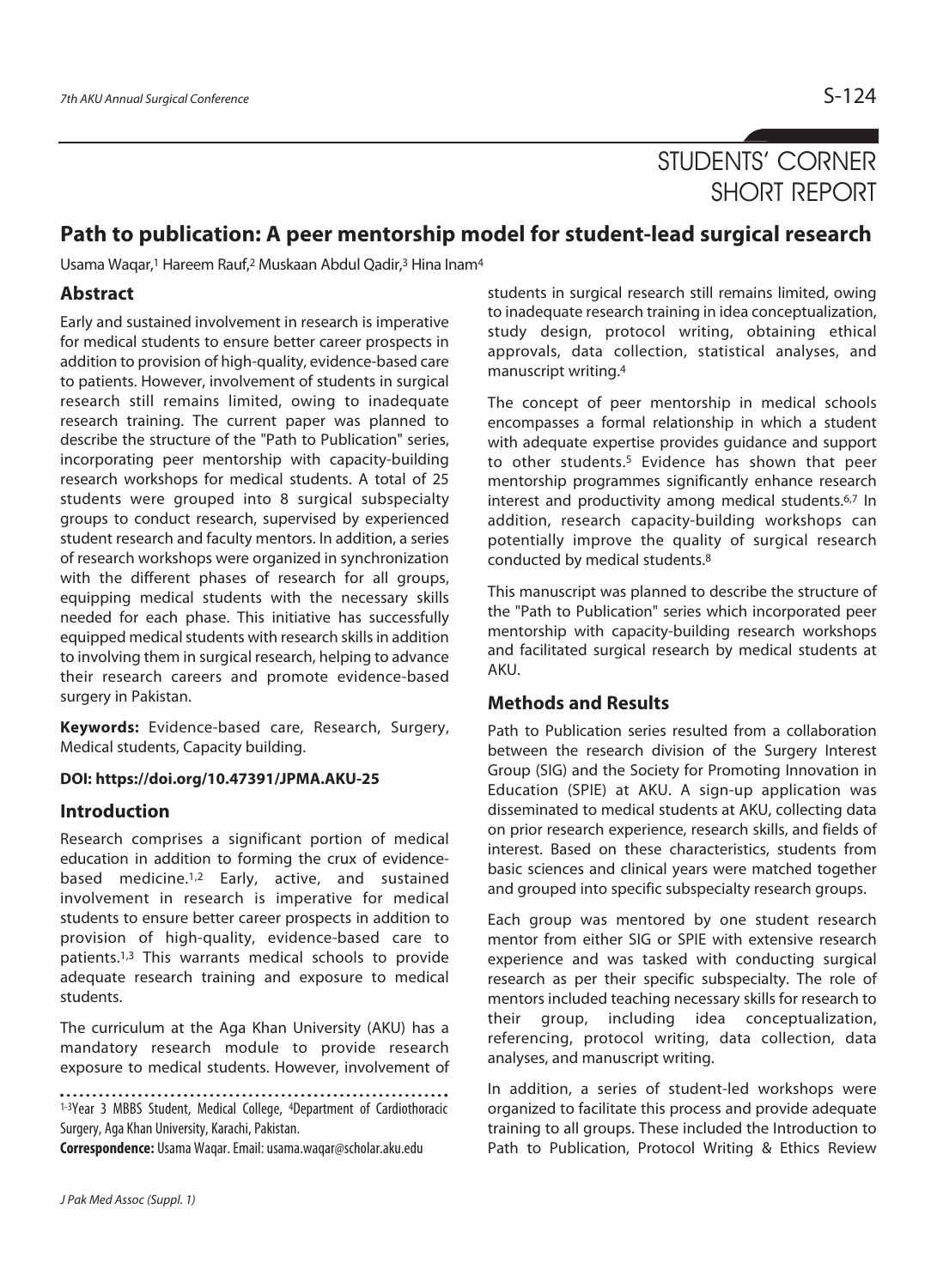**Table:** Workshops planned as part of the Path to Publication series.

| Workshop/session                                                                                                                                                                                                                                                  | Setting                                               | <b>Objectives</b>                                                                  |
|-------------------------------------------------------------------------------------------------------------------------------------------------------------------------------------------------------------------------------------------------------------------|-------------------------------------------------------|------------------------------------------------------------------------------------|
| Introduction to Path to Publication                                                                                                                                                                                                                               | Lead by a student research mentor over Zoom           | - Details about Path to Publication                                                |
|                                                                                                                                                                                                                                                                   |                                                       | - Types of research & hierarchy of evidence                                        |
|                                                                                                                                                                                                                                                                   |                                                       | - How to come up with potential research ideas relevant to specific subspecialties |
| <b>Protocol Writing &amp; ERC Applications</b>                                                                                                                                                                                                                    | Lead by a student research mentor over Zoom           | - How to write a study protocol                                                    |
|                                                                                                                                                                                                                                                                   |                                                       | - An overview of ERC application process and requirements                          |
| <b>Protocol Feedback Session</b>                                                                                                                                                                                                                                  | Lead by a panel of student research mentors over Zoom | - Each group presented their protocol and received feedback from all mentors       |
| $F \cap C$ , $F_4$ , $F_5$ , $F_6$ , $F_7$ , $F_7$ , $F_8$ , $F_9$ , $F_9$ , $F_9$ , $F_9$ , $F_9$ , $F_9$ , $F_9$ , $F_9$ , $F_9$ , $F_9$ , $F_9$ , $F_9$ , $F_9$ , $F_9$ , $F_9$ , $F_9$ , $F_9$ , $F_9$ , $F_9$ , $F_9$ , $F_9$ , $F_9$ , $F_9$ , $F_9$ , $F_$ |                                                       |                                                                                    |

ERC: Ethics Review Committee.



**Figure:** Sequence of events in the Path to Publication series.

Committee (ERC) Application, and the Protocol Feedback workshops (Table). The timing of these workshops was planned such that they coincided with relevant phases of research for all groups (Figure).

Out of 100 medical students who filled the application, 25(25%) students were selected and grouped into 8 subspecialty groups. These included breast surgery, cardiothoracic surgery, neurosurgery, obstetrics and gynaecology, ophthalmology, orthopaedic surgery, paediatric surgery, and plastic surgery. All subspecialty groups managed to develop their study protocols and are currently conducting their respective studies under the guidance of faculty mentors from the Department of Surgery at AKU. These studies will soon be published in peer-reviewed journals with some of them being presented at national or international surgical conferences as well.

### **Discussion and Conclusion**

The Path to Publication model has proved itself to be a

successful model that can be employed to train medical students in research skills and involve them into surgical research. This is essential for promoting the concept of evidence-based surgery in Pakistan. However, despite increasing interest among students, there is very little exposure to surgical research in medical education. Lack of awareness regarding existing research opportunities, weak rapport with competent professors, and inadequate research skills are common challenges faced by medical students from engaging in surgical research.9 In addition, students who manage to get involved in surgical research are usually tasked with data collection and not the other phases of

research, restricting active learning.10

SIG and SPIE at AKU has provided a novel model incorporating peer mentorship with carefully timed capacity-building research workshops to facilitate surgical research among medical students. An equal representation of medical students from basic sciences and clinical years was ensured in each subspecialty group. This diversity allowed various perspectives while designing a research question. A pre-organized and carefully planned timeline allowed all groups to conduct their projects in synchronization with the capacity-building workshops. Considering most medical students have inadequate research skills, this synchronization equipped them with the necessary skills needed for each research phase.<sup>6</sup> In addition, the involvement of capable research mentors helped further to meet the need for adequate training and guidance. Faculty mentors were also involved to ensure clinical relevance of the selected research questions by each subspecialty group.